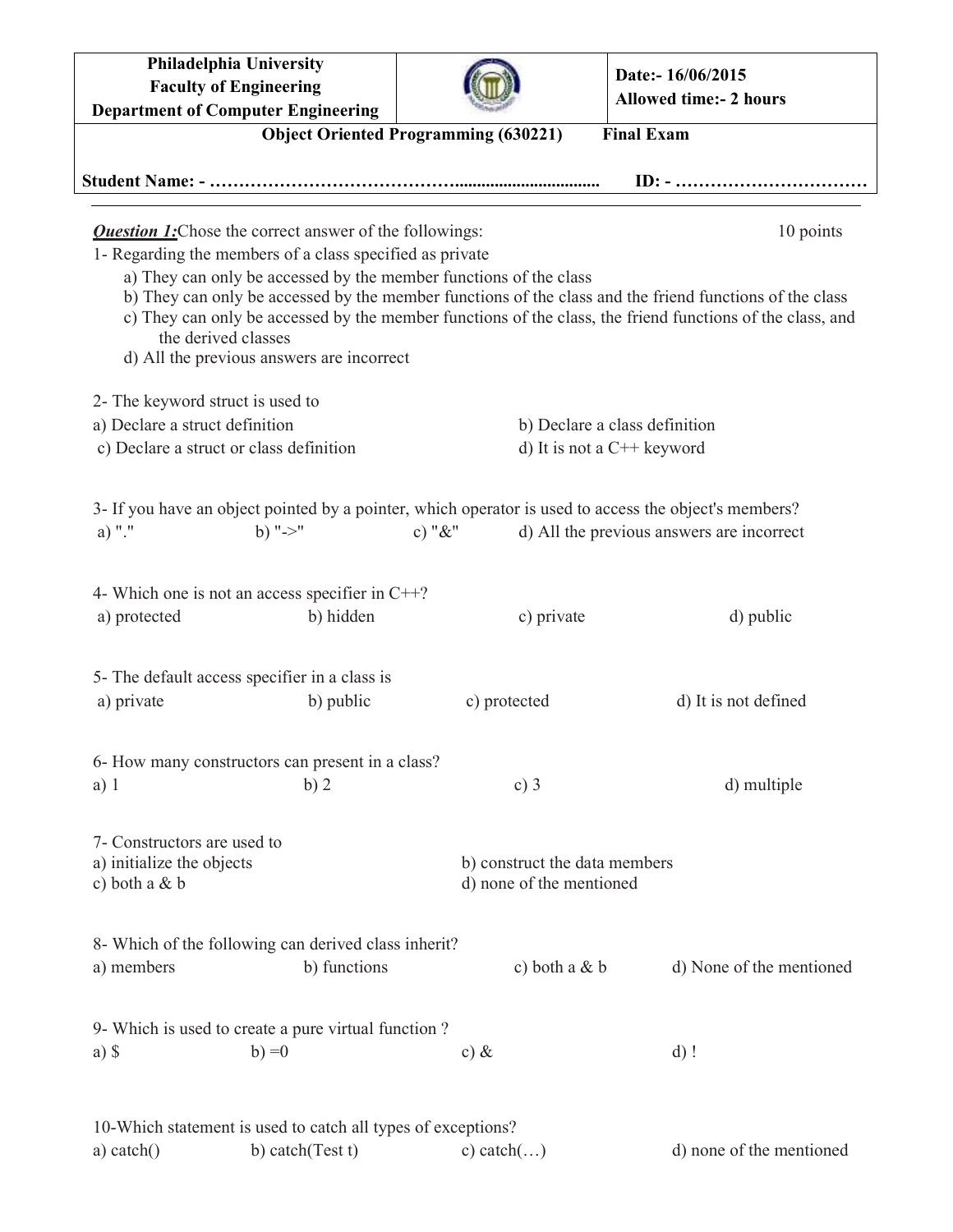*Question 2:*Declare a structure to represent a complex number (r+mi where r is the real part and mi is the imaginary part). Then Write C++ functions to add, subtract, multiply and divide two complex numbers as the following. 5 points the following.

$$
(r1 + m1i) + (r2 + m2i) = (r1 + r2) + (m1 + m2)i
$$

$$
(r1 + m1i) - (r2 + m2i) = (r1 - r2) + (m1 - m2)i
$$

$$
(r1 + m1i)(r2 + m2i) = (r1r2 - m1m2) + (r1m2 - r2m1)i
$$

$$
\frac{(r1 + m1i)}{(r2 + m2i)} = \frac{(r1r2 + m1m2) + (r2m1 - r1m2i)}{(r2)^2 + (m2)^2}
$$

**Question 3:**Declare a class called ComplexType that represent the complex numbers as defined in the structure above then define the operation above using operator overloading (as a member function) and define the  $<<$  (output operation) as a friend function. 5 points 5 points

**Question 4:** Write the definition of a class that has the following properties using C++: 8 points

- 1. The name of the class is Person.
- 2. The class Person has four member variables: name of type string, age and weight of type int, and height of type double.
- 3. The class Person has the following member functions.
	- a. Print which outputs the data stored in the member variables
	- b. setName which is a function to set the name
	- c. setAge which is a function to set the age
	- d. setWeight which is a function to set the weight
	- e. setHeight which is a function to set the height
	- f. getName which is a value-returning function to return the name
	- g. getAge which is a value-returning function to return the age
	- h. getWeight which is a value-returning function to return the weight
	- i. getHeight which is a value-returning function to return the height
	- j. constructor with default parameters: The default value of name is the empty string " ", and the default values of age, weight, and height are 0.
- 4. Write the definition of the member functions of the class Person, as described in Part c (all get function should be constant).
- 5. Write a main function which use the class. Person above to create a number of instances of class Person defined by the user then the main function should store the information in a sequential access file.

**Question 5:**Create a class called PersonType which will cotain the following information 5 points

- a. FirstName ,Lastname,Address of type string
- b. Phone of type int

c. SSN of type long.

- Use the class PersonType as a base class to create the following classes (using the appropriate data for each)
	- a. Employee (which may be a salaried employee or hourly paid employee)
	- b. Student
	- 1- draw the class hierarchy.
	- 2- Create the classes above using inheritance and polymorphasim in C++ code ( PersonType should be abstract class).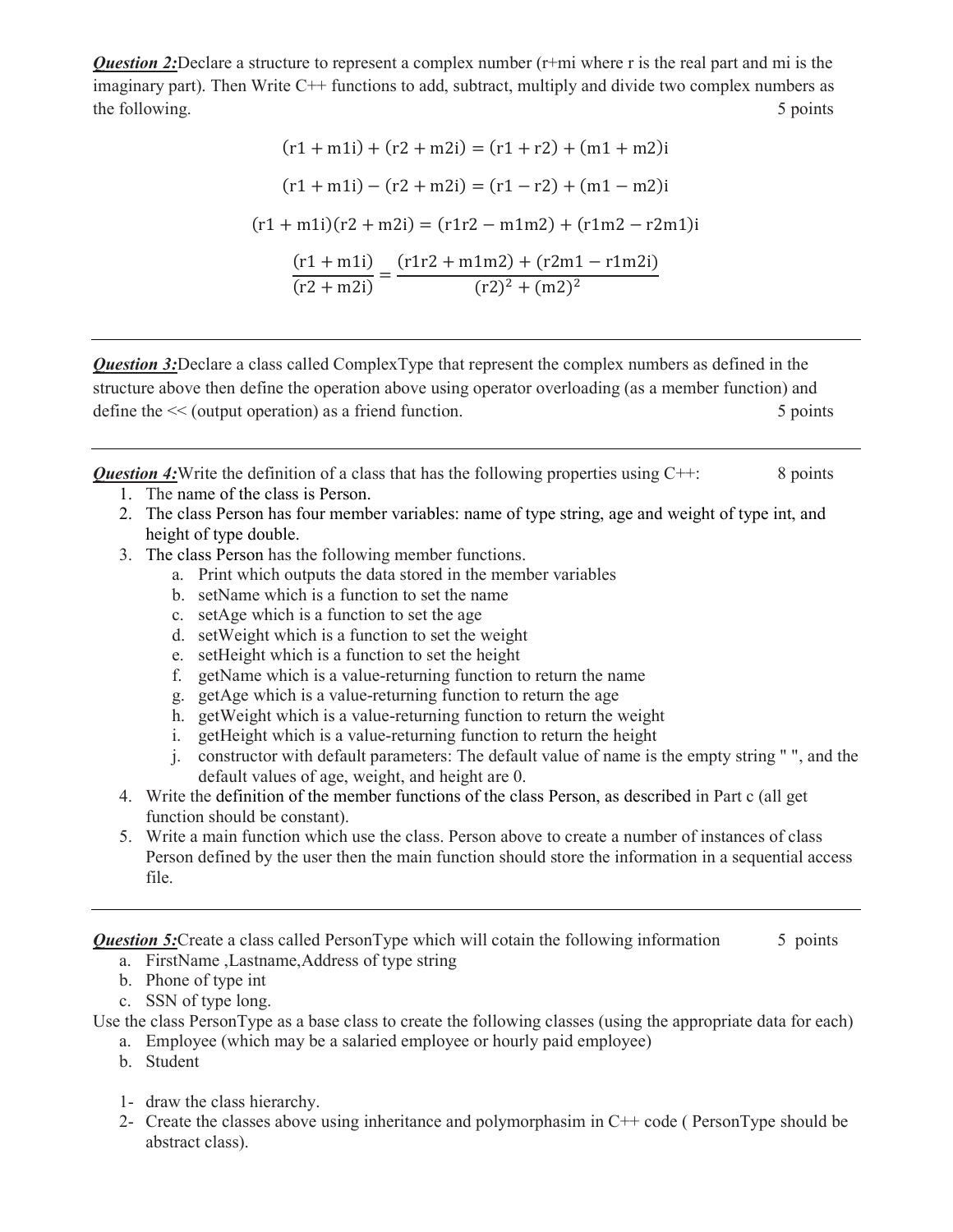```
Question 6:Given the following class convert it with its methods to template format 3 points
class Test 
\mathfrak{c}public: 
        Test(int,int); 
        intGet_x(); 
        intGet_y(); 
        void Set(int,int); 
private: 
        intx,y; 
}; 
Test::Test(inta,int b) 
{ 
        x=a; 
       v=b;
} 
intGet_x() 
{ 
       return x; 
} 
intGet_y() 
{ 
       return y; 
} 
void Test::Set(inta,int b) 
{ 
        x=a; 
       y=b;
```
**Question 7:**Given the following code which represent a program to find matrix inversion. If the determinant of the matrix is ZERO (0) then the matrix has no inverse. Adjust the program so you can generate an exception if the determinant of a given matrix is zero. NOTE( the exception should be generated in inv function and should be handled in main function) **use exception class** 4 points

```
floatdet(float** arr,int size) 
{ if(size==2) 
              return (arr[0][0]*arr[1][1]-arr[0][1]*arr[1][0]);
       float d=0.0; 
       float** ar; 
       ar=new float*[size-1]; 
       for(inti=0;i<size-1;i++) 
              ar[i]=new float[size-1]; 
       for(inti=0;i<size;i++) 
       { for(int r=1;r<size;r++) 
             { for(int j=0,k=0;j<size;j++)
                    \{ if(i==j)
                                  continue; 
                          ar[r-1][k] = arr[r][j]; k++; 
 }} 
              d+=pow(-1,i)*arr[0][i]*det(ar,size-1); 
       } 
       return d;} 
float** inv(float** arr,int size) 
{ float d; 
       d=det(arr,size); 
       float** carr=new float*[size]; 
       for(inti=0;i<size;i++) 
             carr[i]=new float[size];
```
}